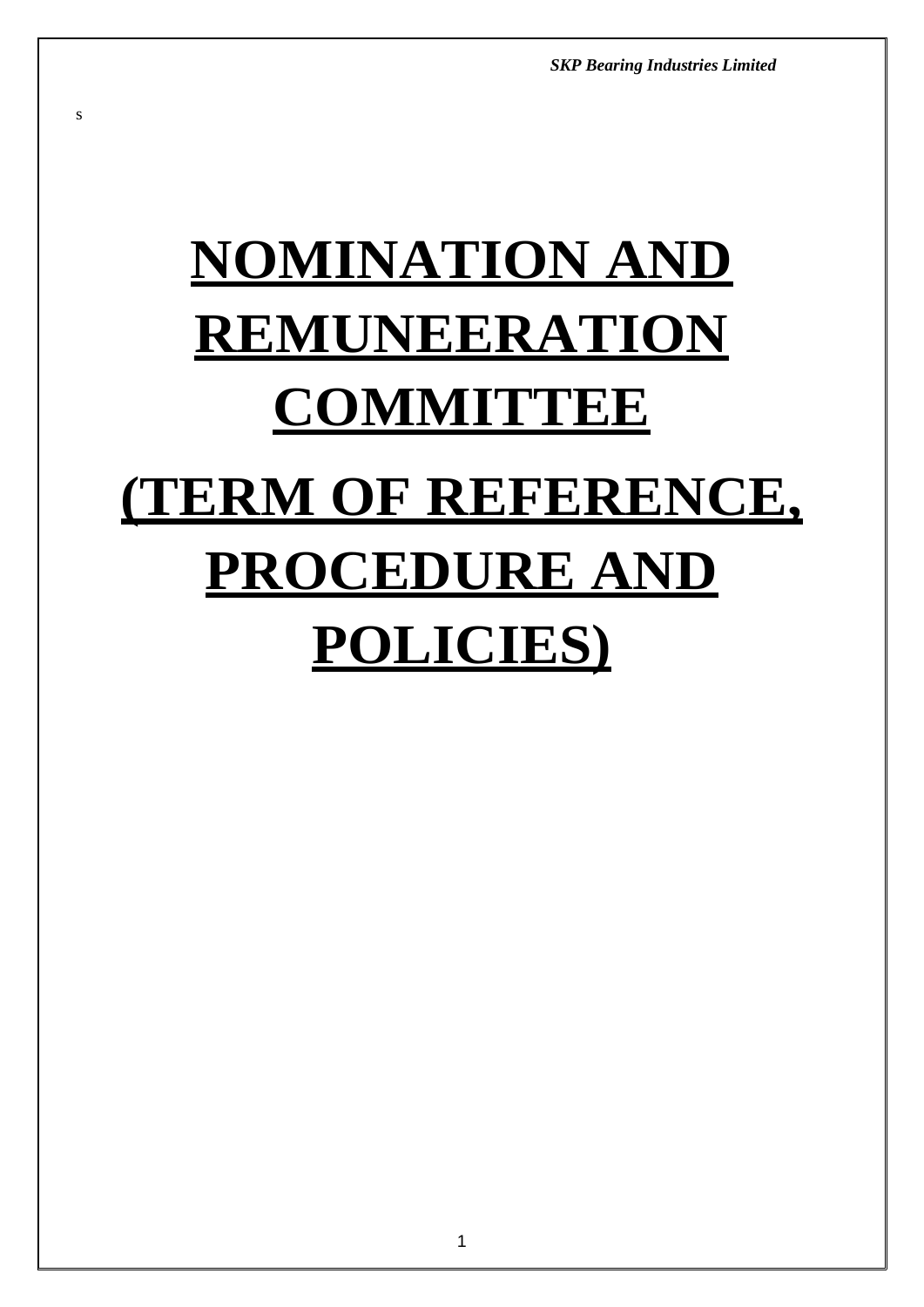## **1. MEMBERSHIP**

The Committee shall consist of a minimum 3 non-executive directors, majority of them being independent. Minimum two members or one third of the members of the Committee whichever is greater, shall constitute a quorum for the Committee meeting. The members of the Committee shall be appointed or removed by the Board of Directors.

# **2. CHAIRMAN**

The Chairman of the Committee shall be an independent director. In the absence of the Chairman, the members of the Committee present at the meeting shall choose one amongst them to act as Chairman. The Chairman of the Committee could be present at the Annual General Meeting of the Company to answer shareholders queries or may nominate some other member to answer the shareholders' queries. However, the Chairman of the Board shall decide who would answer the queries.

## **3. TERM OF REFERENCE**

- a) To formulate criteria for determining qualifications, positive attributes and independence of a director and recommend to the Board a policy, relating to the remuneration of the directors, key managerial personnel and other employees;
- b) Formulation of criteria for evaluation of Directors;
- c) Devising a policy on Board Diversity
- d) While formulating the remuneration policy, to ensure that
	- the level and composition of remuneration is reasonable and sufficient to attract, retain and motivate directors of the quality required to run the company successfully;
	- relationship of remuneration to performance is clear and meets appropriate performance benchmarks; and
	- Remuneration to Directors, Key Managerial Personnel and Senior Management involves a balance between fixed and incentive pay reflecting short and long-term performance objectives appropriate to the working of the company and its goals.
- e) Identifying the person who is qualified to become a Director or senior managers in accordance with criteria let down and recommend to the Board their appointment and removal. The Company shall disclose remuneration policy and evaluation criteria in its annual reports
- f) To have relevant experience of contributions to the deliberations of the Board and Corporate Governance

#### **4. SELECTION OF NEW DIRECTORS**

Factors to be considered when reviewing a potential candidate for Board appointment include without limitation:

- To have relevant experience in Finance/ Law/ Management/ Sales/Marketing/ Administration/ deliberations of Board/ Corporate Governance or the other disciplines related to company's business.
- The capability of the candidate to devote the necessary time and commitment to the role. This involves a consideration of matters such as other Board or executive appointments; and
- Potential conflicts of interest, and independence.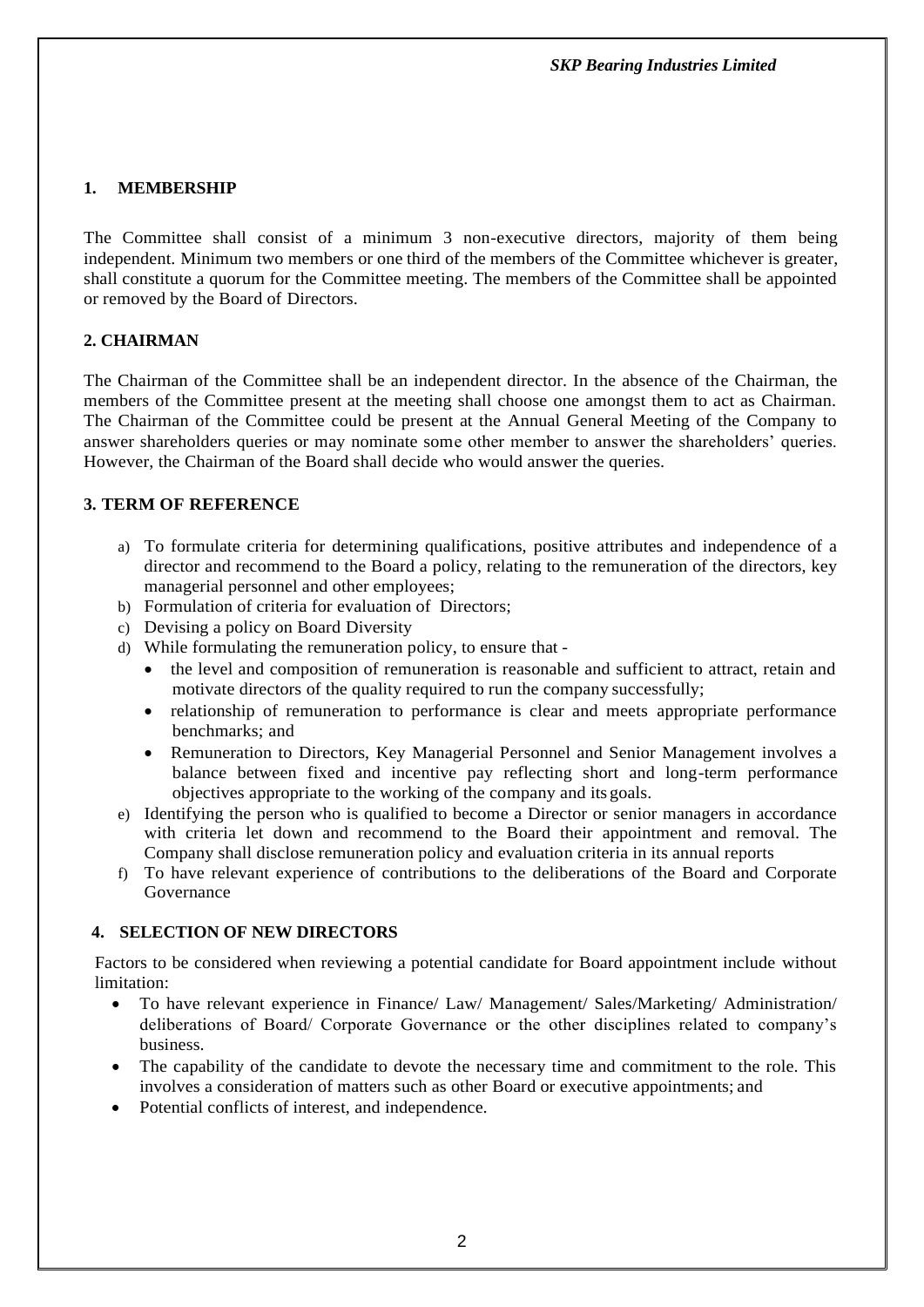## **5. CRITERIA FOR DETERMINING QUALIFICATIONS, POSITIVE ATTRIBUTES & INDEPENDENCE OF DIRECTOR**

#### **a. Qualifications of Independent Director:-**

An Independent director shall possess appropriate skills, experience and knowledge in one or more fields of finance, law, management, sales, marketing, administration, research, corporate governance, operations or other disciplines related and beneficial to the company's business.

#### **b. Positive attributes of Independent Directors:-**

An independent director shall be a person of integrity, who possesses relevant expertise  $\&$ experience and who shall uphold ethical standards of integrity and probity; act objectively and constructively; exercise his responsibilities in a bona-fide manner in the interest of the company; devote sufficient time and attention to his professional obligations for informed and balanced decision making; and assist the company in implementing the best corporate governancepractices.

#### **c. Independence of Independent Directors:-**

An Independent director should meet the requirements of the Companies Act, 2013 and SEBI (Listing Obligations and Disclosure Requirements) Regulations 2015, concerning independence of directors.

#### **6. POLICY ON BOARD DIVERSITY**

The candidate should possess adequate qualification, expertise, knowledge, skills, background and industry experience for the position against which he/ she is considered for appointment. The Committee has the discretion to decide whether the above requirements possessed by a person are sufficient/ satisfactory for the concerned position.

The Company should endeavor to have mix of Directors with experience in diverse field's viz. Finance, Law, Management, Sales and Marketing, Technical, Administration, Corporate Governance, factory operations and other discipline related and beneficial to the Company's operations.

While appointing the Directors and KMP, the Committee shall give due consideration to their limit of holding other directorships/office as specified in the Companies Act, 2013 read with the Rules made therein and the Listing Agreement (as amended from time to time) and/or any other applicable enactment, for the time being in force.

#### **7. REMUNERATION POLICY**

- a) In discharging its responsibilities, the Committee must have regard to the following policy objectives:
	- to ensure that the Company's remuneration structures are equitable and aligned with the long-term interests of the Company and its shareholders;
	- to attract and retain skilled executives;
	- to structure short and long-term incentives that are challenging and linked to the creation of sustainable shareholder returns; and
	- To ensure any termination benefits are justified and appropriate.
	- To consider professional indemnity and liability insurance for Directors and senior